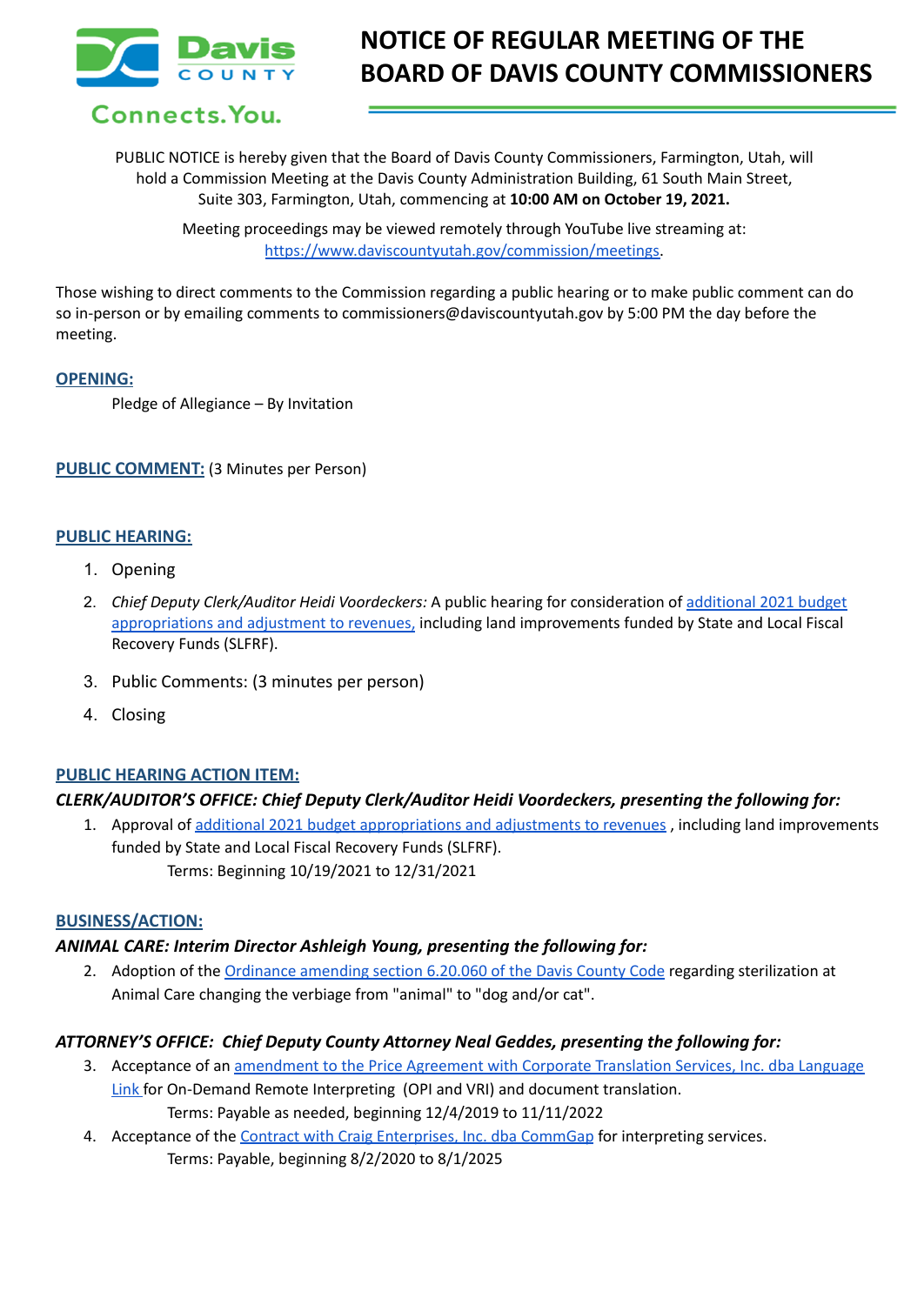5. Acceptance of the Contract with Interpreting and Cultural [Competence](https://drive.google.com/file/d/13z4T0rh6QcyMLMGApEq-8GO_SGkmu3e0/view?usp=sharing) Academy, LLC for in-person, video-remote, over-the-phone, and video-recording-to-document interpreting services, along with legal document translation services.

Terms: Payable as needed beginning 10/19/21 to 10/30/2026

6. Acceptance of the Interlocal [Cooperation](https://drive.google.com/file/d/1TKZ57uzXMSNN2Kj9eDy1bWD4P4TFbHeJ/view?usp=sharing) Agreement with Layton City allowing the Davis County Attorney's office to represent the Davis County Metro Narcotics Strike Force in all civil forfeiture proceedings. Terms: Receivable in the amount of 20% of seized assets, beginning 10/19/2021 to 10/19/2071

## *COMMISSION OFFICE: Commissioner Stevenson, presenting the following for:*

7. Adoption of the Resolution and approval of the Interlocal [Cooperation](https://drive.google.com/file/d/1Sa3fyTSiK0PUDEa2vvX-rszY3P4IMcWi/view?usp=sharing) Agreement with North Salt Lake City for a Utah Pollutant Discharge Elimination System (UPDES) Permit. Terms: Beginning 10/19/2021 to 5/11/2026

# *COMMUNITY & ECONOMIC DEVELOPMENT: Director Kent Andersen, presenting the following for:*

- 8. Approval of the Contract with Simple [Treasures](https://drive.google.com/file/d/18WwHZE4uVB5odG8j50Gxm21LuFDv_5cY/view?usp=sharing) Boutique for a spring boutique show with vendors. Terms: Receivable in the amount of \$7,107, beginning 3/14/2022 to 3/19/2022
- 9. Approval of the Contract with United Spirit [Association](https://drive.google.com/file/d/1u21ohObXYbwJP8Tk3vz0YGR7l_HL_2Ni/view?usp=sharing) for a Regional cheer competition. Terms: Receivable in the amount of \$4,552.44, beginning 3/10/2022 to 3/12/2022
- 10. Approval of the Contract with the US Ballroom [Foundation](https://drive.google.com/file/d/1EEVj7ewh4Aeza5rWJfoXSa_vT_dY25kr/view?usp=sharing) for the Utah Classic US Ballroom dance competition. Terms: Receivable in the amount of \$3,234.20, beginning 2/17/2022 to 2/19/2022
- 11. Ratification of the [Commissioned](https://drive.google.com/file/d/1dFHnVbIuBaY4PimSoO4gRyJca81l9W0Y/view?usp=sharing) Painting Agreement with Eric Dowdle, DBA American Art Enterprises, LLC to create a 22x28 original destination painting of the county. Terms: Payable in the amount of \$40,000 (\$10,000 down payment in 2021 & \$30,000 in 2022 when completed), beginning 10/8/2021 to 12/31/2022
- 12. Approval of the [Contract](https://drive.google.com/file/d/16DND46ySGtro0CXwWHpK186liwwfdJPv/view?usp=sharing) with Udo to use the Legacy Center for their grand opening celebration. Terms: Receivable in the amount of \$4,163.69, beginning 10/6/2021 to 10/2/2021

# *FACILITIES: Director Lane Rose, presenting the following for:*

13. Approval of the [Contract](https://drive.google.com/file/d/1GnaE-fCQduQI-K7nvXwc7MEwXlvyHlcq/view?usp=sharing) with Method Studio, Inc for architectural service for the Legacy Event Center Campus Redevelopment Project.

Terms: Payable in the amount of \$2,194,500, beginning 10/19/2021 to 10/12/2025

- 14. Acceptance of the Contract with Rocky [Mountain](https://drive.google.com/file/d/18xcgtw6Ratko7EPeaUiohqOHP5l3OO0e/view?usp=sharing) Power for Electrical Utility Services for the new Clearfield Branch Library.
	- Terms: Payable in the amount of \$22,998, beginning 10/19/2021 to 12/19/2021

## *HEALTH: Director Brian Hatch, presenting the following for:*

15. Approval of the FY 22 Prevention Block Grant Contract with the Utah [Department](https://drive.google.com/file/d/19jzupHQvZWGgPkXfgI2DrQmRU8m2JiNM/view?usp=sharing) of Health to address prioritized public health needs that impact the social determinants of health.

Terms: Receivable in the amount of \$99,602, beginning 10/1/2021 to 9/30/2022

- 16. Approval of the Contract with [Discovery](https://drive.google.com/file/d/1j0OFWu-G7FfF3ho2PNhj4uglmiUtBLsH/view?usp=sharing) Family Coalition, for pass-through funding for a prevention program addressing youth use of e-cigs, marijuana, and other drugs in Davis County. Terms: Payable in the amount of \$55,000, beginning 10/19/21 to 12/31/22
- 17. Acceptance of the **Agreement with Utah Department of [Transportation](https://drive.google.com/file/d/17yRsRhOmQH2p-OXZI9qjkfhylglFCGBy/view?usp=sharing)** ensuring compliance with Title VI of the Civil Rights Act of 1964 (Non-discrimination in the Federal Transit Program). Terms: Beginning 10/1/21 to 9/30/22